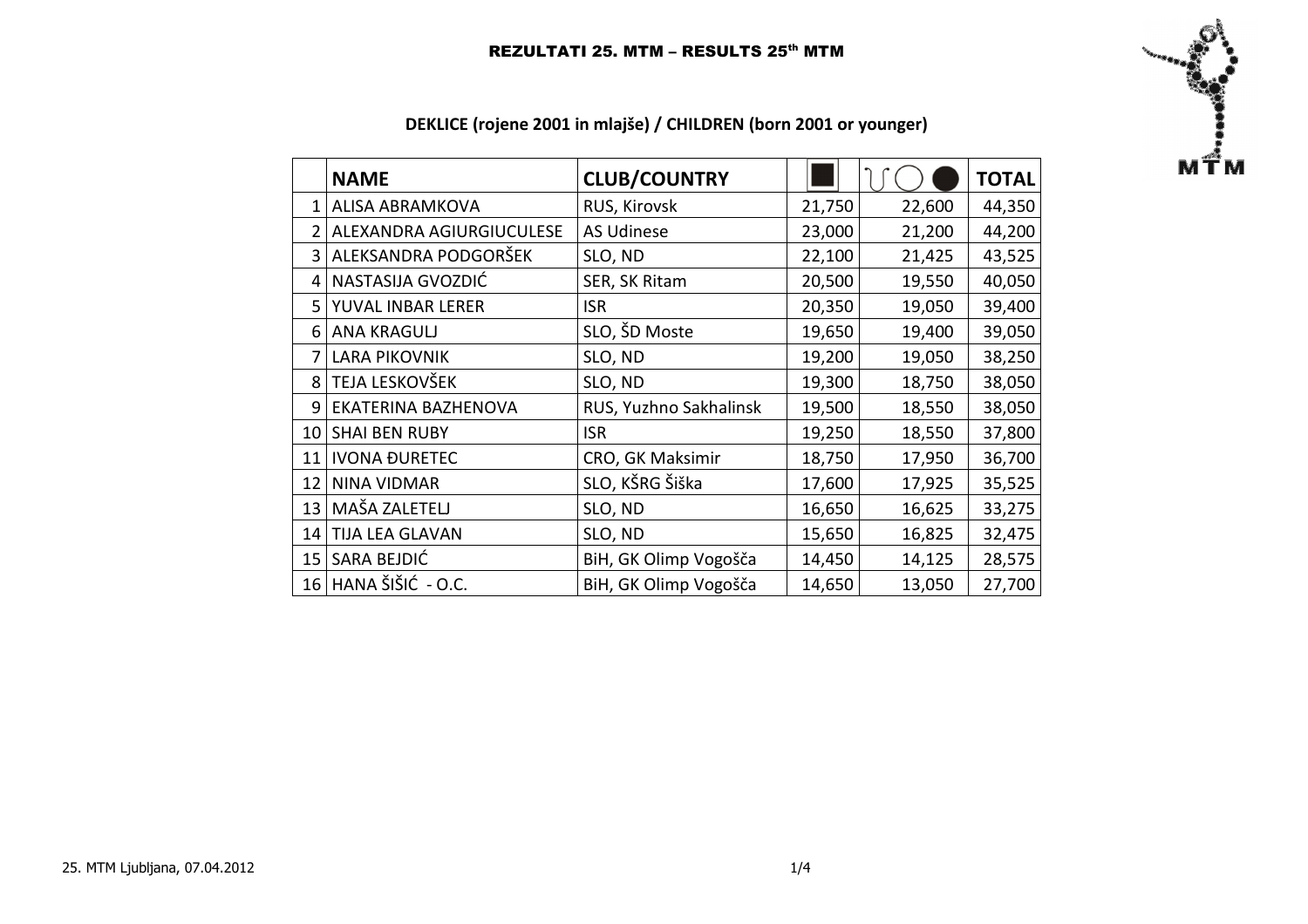

## KADETINJE (rojene 1999 ali 2000) / PRE-JUNIORS (born 1999 or 2000)

|                 | <b>NAME</b>             | <b>COUNTRY</b>            |        |        | <b>TOTAL</b> |
|-----------------|-------------------------|---------------------------|--------|--------|--------------|
| 1 <sup>1</sup>  | <b>AJA JERMAN</b>       | <b>SLO</b>                | 22,525 | 21,350 | 43,875       |
|                 | <b>VALERYA PYSMENNA</b> | ITA, AS Udinese           | 22,075 | 20,875 | 42,950       |
| 3               | <b>TAJA KARNER</b>      | <b>SLO</b>                | 21,875 | 20,525 | 42,400       |
| 4               | <b>NATALIE BOURAND</b>  | <b>USA</b>                | 21,600 | 20,775 | 42,375       |
| 5 <sup>1</sup>  | LAURA BOŽIČ             | CRO, KRSG Poreč           | 19,400 | 21,925 | 41,325       |
| <sup>6</sup>    | <b>IZA ZOREC</b>        | <b>SLO</b>                | 20,800 | 20,500 | 41,300       |
| 7 <sup>1</sup>  | ZOJA MARIJA IVANČIČ     | <b>SLO</b>                | 20,975 | 19,975 | 40,950       |
| 8 <sup>1</sup>  | <b>ANJA TOMAZIN</b>     | <b>SLO</b>                | 21,300 | 19,600 | 40,900       |
| 9 <sup>1</sup>  | MAŠA KAVČIČ             | <b>SLO</b>                | 20,300 | 19,350 | 39,650       |
| 10 I            | <b>TARA WILKIE</b>      | AUS, MLC School gymnastic | 20,400 | 18,800 | 39,200       |
| 11              | <b>ANA LILIK</b>        | SLO, ND                   | 19,675 | 19,025 | 38,700       |
| 12              | KATARINA TOŠIĆ          | SER, SK Ritam             | 19,750 | 18,475 | 38,225       |
| 13 <sup>1</sup> | NIKOL COUFALOVÁ         | CZE, Česke Budejovice     | 19,350 | 18,825 | 38,175       |
| 14 <sup>1</sup> | <b>DANA IAKOVLEVA</b>   | RUS, Yuzhno Sakhalinsk    | 19,900 | 18,200 | 38,100       |
| 15 <sub>l</sub> | <b>GAJA MALOVRH</b>     | SLO, ND                   | 17,825 | 14,650 | 32,475       |
|                 | 16 MAŠA BIZJAK          | SLO, KŠRG Šiška           | 0,000  | 0,000  | 0,000        |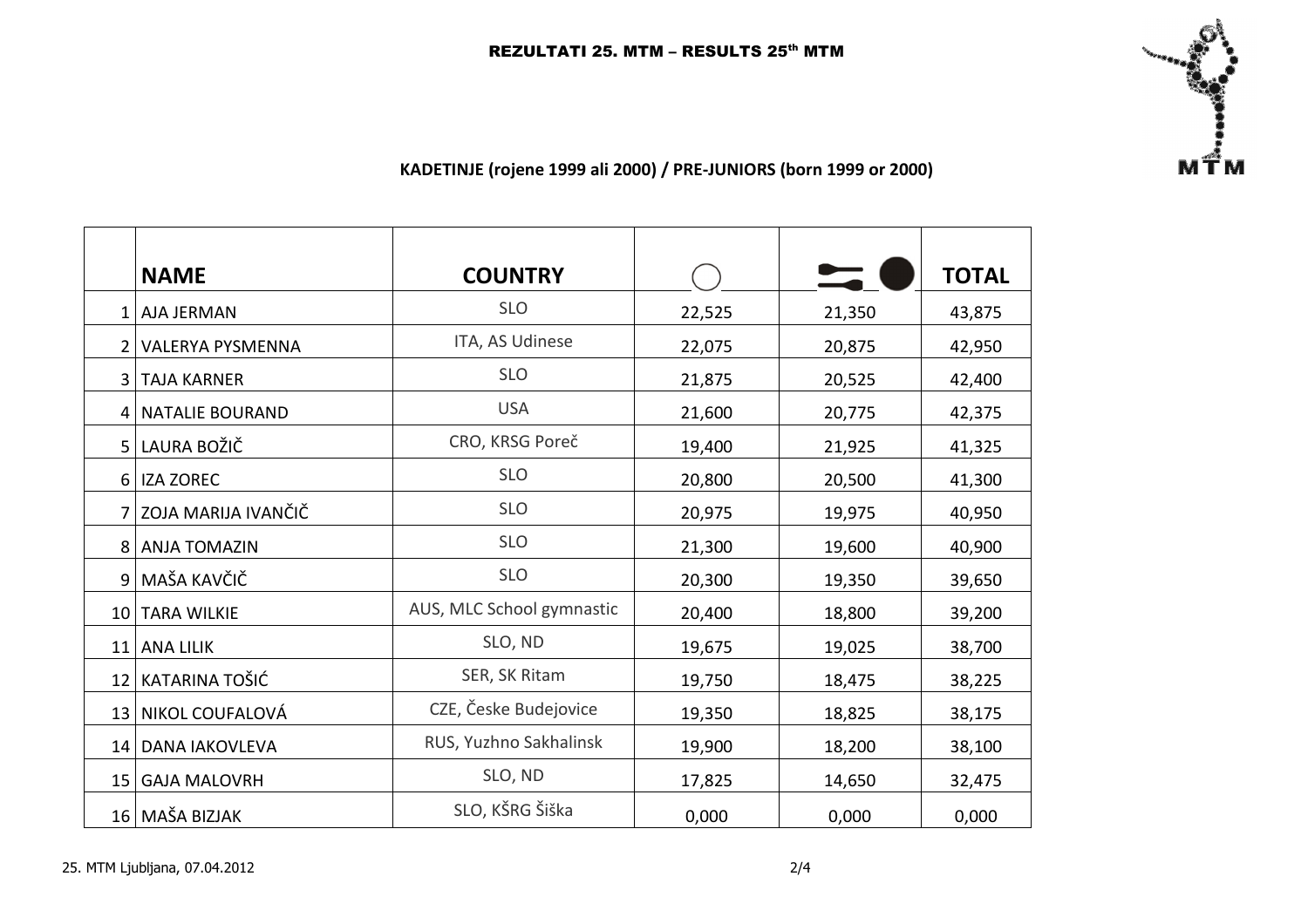## REZULTATI 25. MTM - RESULTS 25<sup>th</sup> MTM

 $\begin{bmatrix}\n\vdots \\
\vdots \\
\vdots\n\end{bmatrix}$ 

## MLADINKE EKIPNO (rojene 1997-1998) / JUNIORS TEAM (born 1997-1998)

|                | <b>JUNIORS TEAM COMPETITION</b>                                            |        |        | $\overline{\phantom{0}}$ |        | <b>TOTAL</b> |
|----------------|----------------------------------------------------------------------------|--------|--------|--------------------------|--------|--------------|
| $\mathbf{1}$   | <b>RUS, Federation</b><br>ALEXANDRA SOLDATOVA, ARINA AVERINA, DINA AVERINA | 26,250 | 26,400 | 26,300                   | 25,850 | 104,800      |
| $\overline{2}$ | SLO, Federation 1<br>ŠPELA KRATOCHWILL, KARMEN PETAN                       | 25,150 | 22,550 | 24,500                   | 21,850 | 94,050       |
| 3              | <b>USA, Federation</b><br>NATALIE MCGIFFERT, BRIGITA BUDGINAS              | 22,675 | 23,050 | 23,275                   | 23,000 | 92,000       |
| 4              | <b>RUS, Kirovsk</b><br>ANNA TIMOKHINA, MARIA ERMAKOVA                      | 24,550 | 21,775 | 23,150                   | 19,675 | 89,150       |
| 5              | SLO, Federation 2<br>ZALA DORNIG, MONIJA ČEBAŠEK                           | 23,250 | 21,500 | 22,850                   | 20,025 | 87,625       |
| 6              | ITA, Brixia A.S.D.G.<br>MARTINA VAILATI, SOFIA LODI                        | 21,275 | 22,350 | 20,025                   | 21,550 | 85,200       |
| 7              | SLO, Narodni dom<br>BARBARA ROBAR, LANA LOZEJ                              | 21,900 | 20,850 | 21,925                   | 18,900 | 83,575       |
| 8              | <b>NOR, Federation 2</b><br>MARTINE VANGSAL, MARIE THERESE RUUD            | 21,700 | 21,100 | 20,825                   | 19,650 | 83,275       |
| 9              | <b>ITA, AS Udinese</b><br>ALESSIA CECONI, IRENE CAMPIUTTI                  | 21,725 | 21,175 | 21,800                   | 17,775 | 82,475       |
| 10             | <b>BEL, Gym Mol</b><br>JASMIJN RUTS, KAAT WYERS                            | 20,000 | 19,525 | 21,850                   | 19,600 | 80,975       |
| 11             | <b>NOR, Federation 1</b><br>MAIKEN WANG ELLINGSEN, SOLVEIG BJELKE          | 21,250 | 20,000 | 19,875                   | 18,875 | 80,000       |
| 12             | CRO, KRG Leda<br>LUCIJA JURAVIĆ, SARA TROJE                                | 20,600 | 19,575 | 20,125                   | 18,500 | 78,800       |
| 13             | CZE, České Budějovice<br>ANETA NOVODVORSKA, SIMONA MULLEROVA               | 21,000 | 19,325 | 20,600                   | 16,975 | 77,900       |
| 14             | CRO, KRSG Rondo<br>LUCIJA RADOLOVIC, NINA LONČAR                           | 20,900 | 17,725 | 16,950                   | 16,475 | 72,050       |
| 15             | CYP, Athanasia club<br>MARIANNA KONSTANTINOU                               | 21,250 | 19,900 |                          |        | 41,150       |